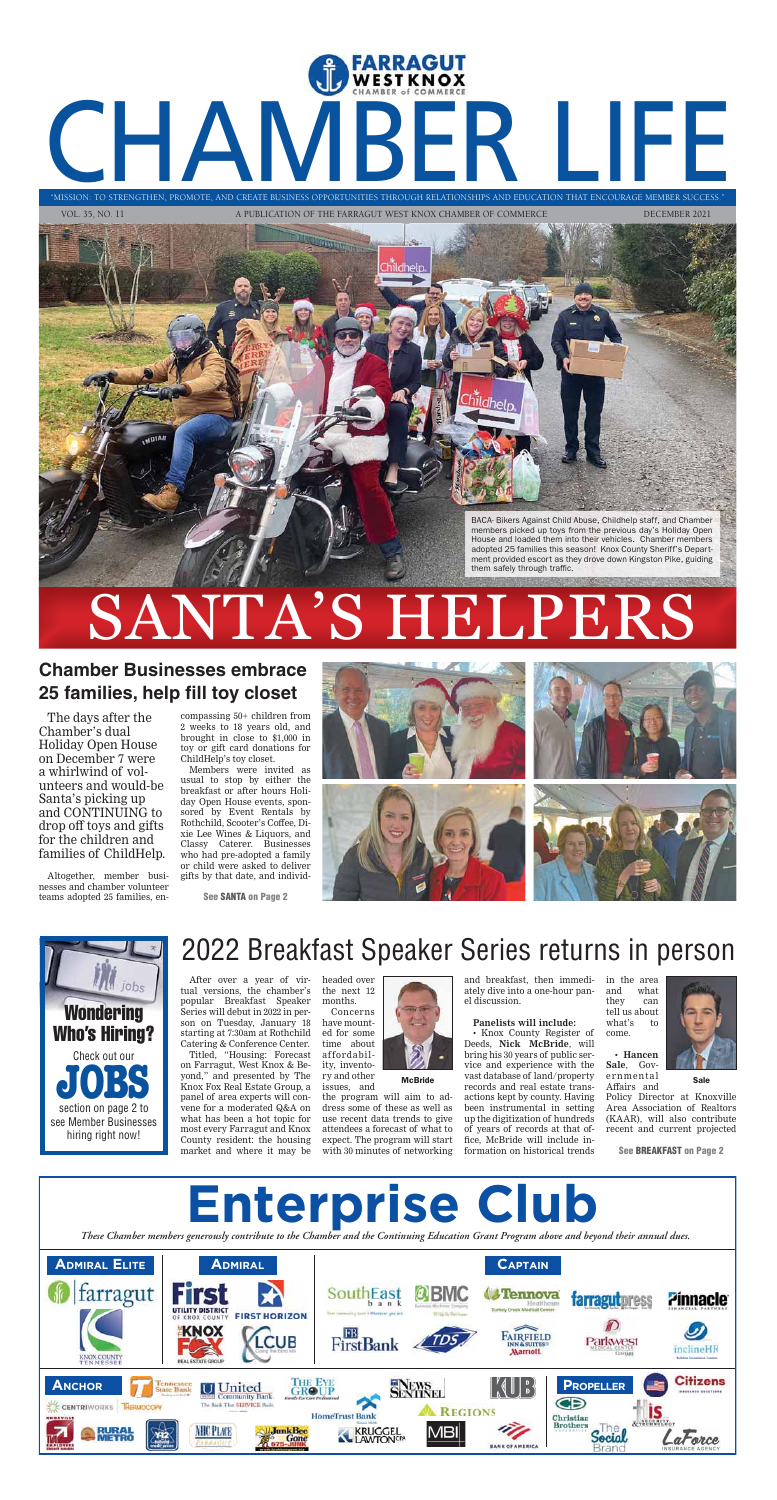# Networkings

#### **Knoxville TVA Employees Credit Union** - November 4, 2021

#### **Tennova Turkey Creek Medical Center** - November 11, 2021



#### **Premier Eyecare** - November 11, 2021







Teaming up for the team photo, first row left to right: Tammy Combs, Madi Hill, Kristel Cannon, Amber O'Mary, Beth Grey, and Kasi Lawson. Second row, left to right Marcellus Roberts, Matt Oliver, and Aaron Rule.



Robin Biggs- Hilton Garden Inn Cedar Bluff, chats with Tony Benton- Tennova Turkey Creek Medical Center and Stephanie Austin- Tennova Turkey Creek Medical Center during the evening networking

Steve Krempasky- Shop Farragut, John Volpe- Remote Area Medical (RAM), and Kim Bertolo- Work in Progress Health Coaching enjoy talking about their respective industries.



Meet the Premier Eyecare team, listed left to right: Dr. Taylor Greene, Mary Crabtree, LDO, Ashley Smith, LDO, Sarah Hill, LDO, Holly Collins, CPO, Dr. Brent Fry, Erin Pendleton, CPOT, Rachel Dudek, Jessica Welborn, LDO, Dana Vandergriff, and Jessie Valentine



Stephanie Erb- Childhelp, Jessica Mishu- Blueridge Yoga, and Baylor Love- Tennessee Smokies Baseball get acquainted.



Mike Baker- Mike Baker Insurance Consulting and Kayla Zehner- Volunteer Princess Cruises enjoy refreshments and conversation

**JOBS**

jobs

**Who's** 

**Hiring???**

These Members Are!

#### **For details on these and other job opportunities**

**added weekly, visit http://members. farragutchamber.com/JOBS/**

**• IT Intern • Talent & Recruitment Coordinator**

**Emerald** Youth

**• Full Charge Bookkeeper**



**• AMI Systems Administrator • Business Administration Student • IT Help Desk Student • Workers' Compensation Analyst**



ZELVIN SECURITY

**• Cybersecurity Specialist**

ual attendees were asked to bring a toy. ChildHelp aids in serving victims of abuse and neglect, providing essential services like forensic and medical exams, advocacy through legal proceedings, and both mental and emotional health support.

However, this year, families continued to come in needing adoption as ChildHelp continued their intake of clients, and so more businesses stepped up to adopt them, bringing toys as soon as they could. Both the Chamber and ChildHelp were surprised by a massive \$400 toy donation delivered by Keith Kail on behalf of his Woodmen Life Farragut Chapter 3.

The chamber and ChildHelp are both grateful to all individuals who donated, and specifically to these businesses who adopted families: ACTFast CPR, Brain Balance, Bentley & Associates Home Inspection Services, The Courtyard Marriott – Knoxville West/ Bearden, FWKCC Ambassadors, The Hill Group, His Security & Technology, Insurance Office of America: Carrie "CJ" Stevens, Inst-i-Glass of Knoxville, The Knox Fox Real Estate Group, Knoxville TVA Employees Credit Union, Main Event Knoxville, MBI Companies, mBODY Healthcare, Postal Annex, Remote Area Medical, and Tate Insurance Group.

data forecasts from his background in economics and public policy, but will also draw on his diverse experience in research, real estate and housing. In his role for the KAAR, he helps coordinate and guide their more than 5,500 members from all aspects of the residential and commercial real estate industries, into issues with land use and

zoning regulations, economic development, and workforce development.

• **John Cook** is both President of Cook Bros. Homes and also the current Board President of the Home Builders Association of



Greater Knoxville (HBAGK). The primary function of the HBAGK is to serve as the homebuilding industry watchdog. In addition to monitoring issues that could negatively impact housing affordability, the association provides services to its members that include educational programs, marketing events and community service projects. For his private business, John coordinates all aspects of how Cook Bros. Homes functions, facilitating a culture of continuous improvement and growth.

Sponsorships are still available at several levels of marketing exposure and include tickets to the program; contact the Chamber for details. Tickets are available individually for members for \$30, \$40 for non-members and \$275 for tables of 10 seats. Call 865-675- 7057 OR email suzanne@farragutchamber.com.

#### **Santa From page 1**

#### **Breakfast**

**From page 1**

Cook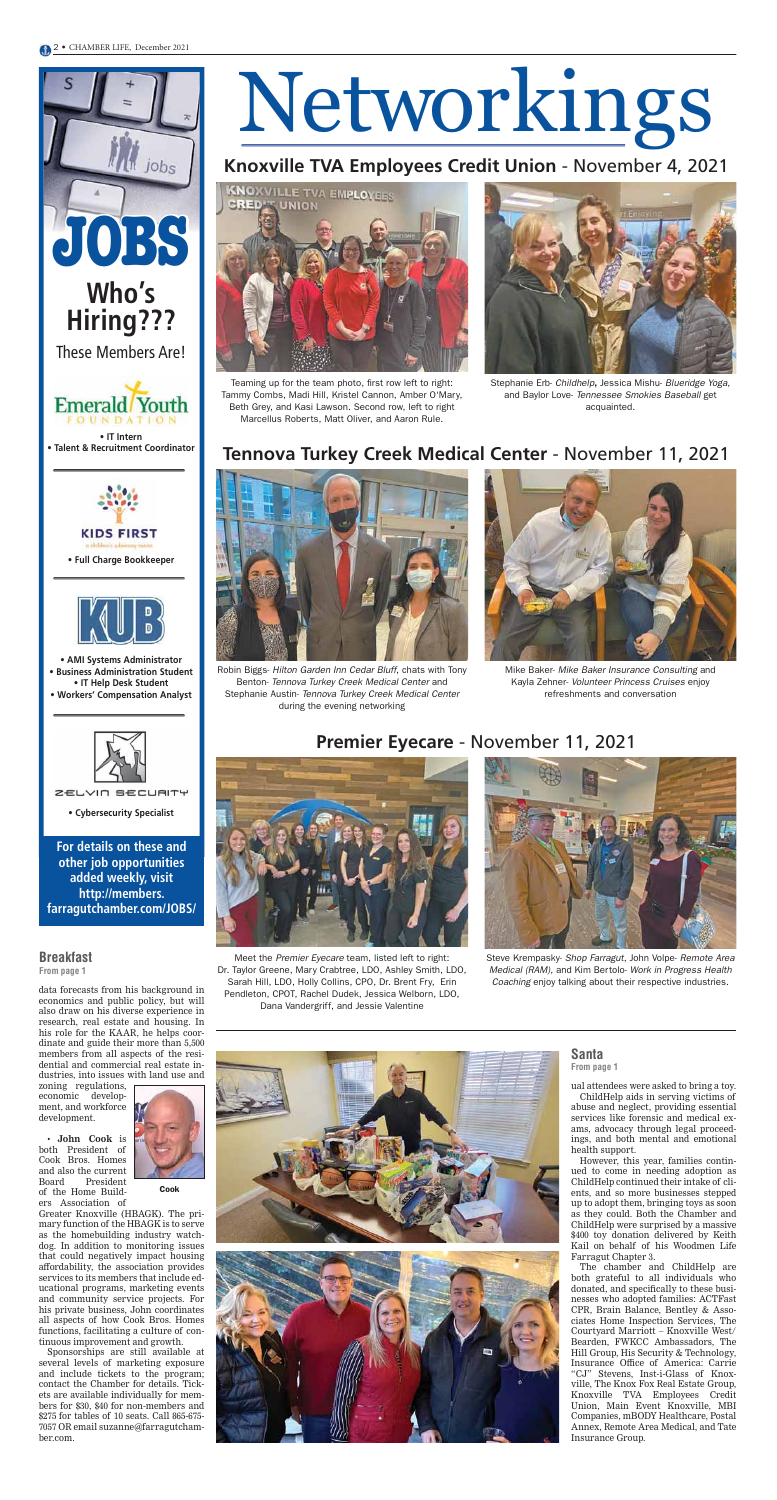# Ribbon Cuttings



Celebrating 30 years in business, 1st row, left to right is Tyler Gaylon - U.S. Bank, Suzanne McCarter- Burns Mailing & Printing, Phyllis Burns, Owner- Burns Mailing & Printing, Amy Motsinger - Burns Mailing & Printing, Angela Kites - Burns Mailing & Printing, and Mary Beth Ramey - Volunteer Ministry Center. 2nd row is Aaron Owen - U.S. Bank, Rich Carpenter - Burns Mailing & Printing, Zach Motsinger - Burns Mailing & Printing, Christine Dean - AA Air Co., Zan Schriver - Volunteer Ministry Center, and Dr. Saleh Shahid - Carington Health Services. 3rd row Lisa Simmons - His Security & Technology, Krystyn Bullard - Core Benefits, Myra Clark - Core Benefits and Mike Shaw - Morgan Stanley.

#### **Burns Mailing & Printing Inc. 30th Anniversary Ribbon Cutting** November 10, 2021



#### **IOA Insurance Office of America -** November 17, 2021



Celebrating Carrie "CJ" Stevens, center, with a ribbon cutting is 1st row, l-r Zan Schriver - Volunteer Ministry Center, Mona Nair - Blount County Habitat for Humanity, Amanda Inman Lowe- Allcor Staffing Services, Baylor Love - Tennessee Smokies, Dick Qulia - Richard F. Qulia Investigations and Polygraph Company, Angela Harvey - First Horizon, and Josh Ellis - Josh Ellis State Farm. 2nd row: Cody Barnes - First Citizens Bank/Parkside, Marianne Morse - Mary Kay, Jane Jolly - Knox County Mayor's Office, Laura Sayers - farragutpress. 3rd row: Kim Moye - Mortgage Investors Group/Farragut, Jim Hill - Hill Group. Joe Hutchison - Dr. Joe Chiro, and Mike Shaw - Morgan Stanley.

• **BW James Jewelers** is still offering their Christmas special of \$40 off any purchases \$199 or



more! This deal is applied automatically at checkout online at their website www.bwjamesjewelers.com or call 865-328-0421 to make an appointment (recommended) at their Turkey Creek store at 11623 Parkside Drive!

• **JCPenney** is celebrating the holiday spirit with its plethora of sales, includingup to 70% off, 30% off



select styles of Holiday Jewelry, up to 50% off holiday home appliances, up to 60% off select styles of winter coats, 20-40% off select styles of children's toys, 30% off all family pajama sets, and up to 80% off Final Take/ Clearance items. Available both online and at their Turkey Creek store at 11534 Parkside Drive!

• **The Shoppes at Homespun** have extended their hours for Wednesday and Thursday until 8pm, all the



way until Christmas! Find your perfect UNIQUE gift for that someone special at this hidden gem with more than 9,000 square feet of vintage and antique items, primitives, shabby chic, jewelry, garden, furniture, home goods and much more! Find them in the Village Green Shopping Center at 11523 Kingston Pike.

• **The Copper Cellar Family of Restaurants** says everyone LOVES their Copper Cards as gifts to share dining experiences with friends and family this holiday season! Copper Cards are gift cards that never expire and can be used at any of the Cop-



per Cellar restaurants (**Calhoun's, Smoky Mountain Brewery, Chesapeakes**, Copper Cellar, **Corner16** and others), and even at their new Copper Marketplace. Get yours at your nearest restaurant location, or online where you can order and send them straight to your loved one's home or inbox! Visit www.coppercellar.com for locations or to order.

• Got a coffee lover on your list? **Scooter's Coffee** is excited to announce their Holiday Shop this season, letting you save on gifts from tumblers, to coffee giftsets, to Grab n Go Lattes, to gift cards! Visit your local Scooter's drive-thru at 10512



Kingston Pike, or enjoy free shipping on orders \$39 or more when you visit www.scooterscoffee.com/holiday.

• Let **West Bicycles** help you find the per-



fect gift for your active loved ones this holiday season, and enjoy free in-store pickup on all purchases, and free shipping on orders \$50 or more! Shop their range of bikes, cycling clothes, cycling shoes, cycling socks, cycling gloves, bike helmets, bike computers, bike lights, and indoor trainers. Visit them in the Village Green Shopping Center at 11531 Kingston Pike.

• **Salon Biyoshi** hopes Santa



knows that all their current and future clients just want the big RED GIFT CARD full of possibilities this year! For 2021, buy a \$50 gift card and get \$10 free / buy a \$100 gift card and get \$20 free / or buy a \$1000 gift card and get \$300 free. Gift cards can be

used on services, products or in their in-store boutique at 10412 Kingston Pike! Stop by the salon OR visit www. salonbiyoshi.com.





**Tents / Tables / Chairs Linens / Inflatables / Concessions** Wedding Arches / Lighting / Drapery

Event Rentals by Rothchild Call: 865-531-0269 www.eventrentalsbyrothchild.com

**Event Rentals for Every Occasion!** 



Marketing that works.

# **Last Minute HOLI-DEALS**

The young professionals of West Under 40 celebrated the season with gathering and giving back, hosting a warm well-attended gathering on Dec. 15 at Gettysvue where guests scanned Childhelp QR codes to make their donations to the non-profit, AND hosting a shopping trip in Turkey Creek where attendees checked off wish lists for kids in Childhelp's care this holiday.